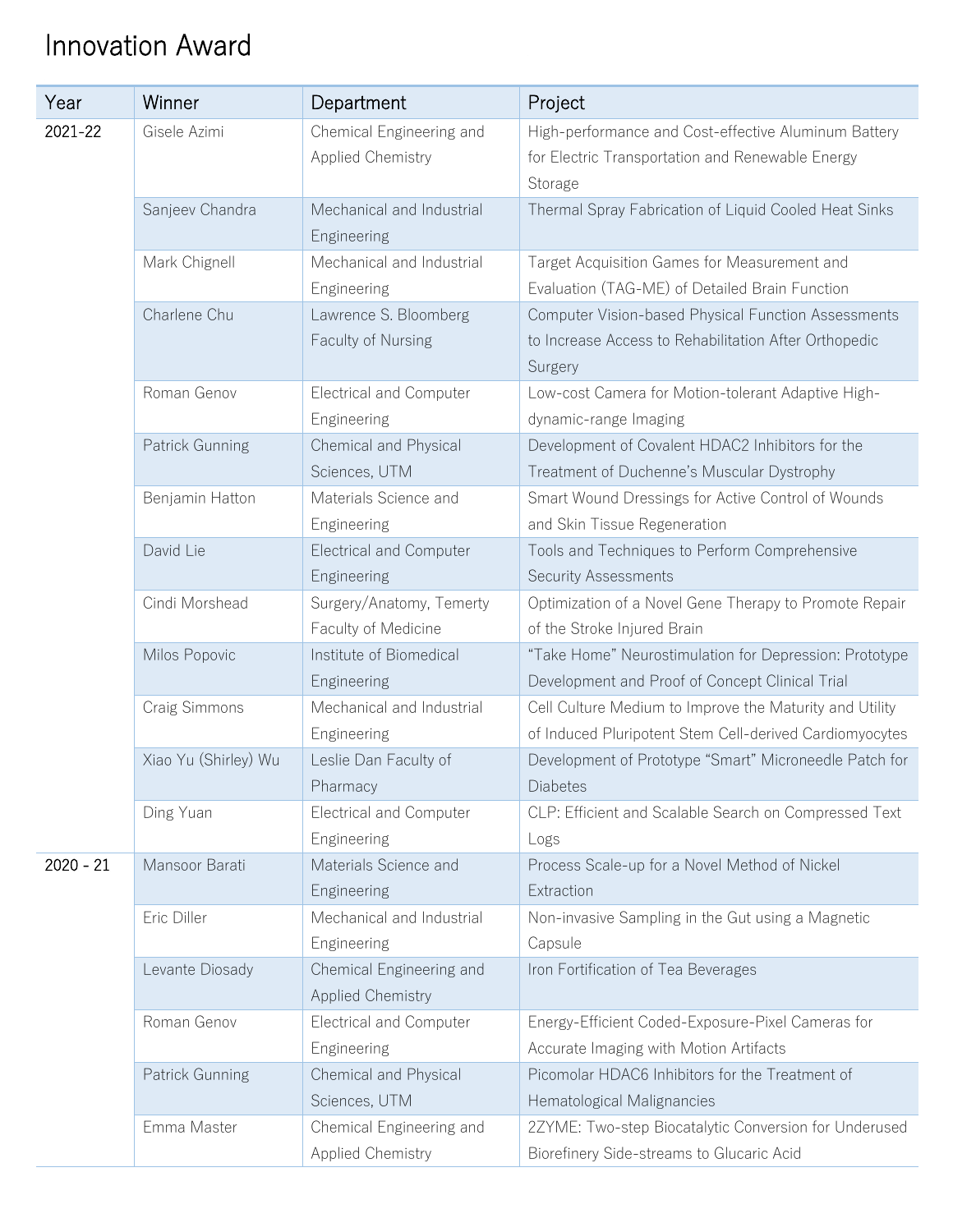| Yu Sun<br>Mechanical and Industrial<br>Development of an Automated System for Blastocyst<br>Biopsy with Minimal Invasiveness in IVF Clinics<br>Engineering<br>Taufik Valiante<br>Surgery, Faculty of Medicine<br>Implantable Neuromodulation Device for Comparative<br>Medicine in Canine and Human Epilepsy<br>Shirley Xiao Yu Wu<br>Pharmacy<br>Development of a Nanotechnology-based Platform for<br>the Central Nervous System (CNS) Diseases<br>Commercial Prototypes of Unique Red Emitters for OLED<br>$2019 - 20$<br>Timothy Bender<br>Chemical Engineering and<br><b>Applied Chemistry</b><br><b>Display Applications</b><br>Sanja Fidler<br>Mathematical and<br><b>Toronto Annotation Suite</b><br>Computational Sciences,<br><b>UTM</b><br>Materials Science and<br>Smart, Adaptive Robotic Gripping Through Dynamic<br>Benjamin Hatton<br>Micropost Array<br>Engineering<br>Glen Hibbard<br>De-composting Structural Sandwich Panels: Towards<br>Materials Science and<br>True Material Sustainability<br>Engineering<br>Michael Hutchison<br>Faculty of Kinesiology and<br>RHEA: An Interactive, Personalized Approach to Exercise<br>Rehabilitation for Concussion<br>Physical Education<br>Computer Science<br>Eyal de Lara<br>Development of a Wearable Sensing Backend for Clinical<br>Research Studies<br>Hoi-Kwong Lo<br><b>Electrical and Computer</b><br>Quantum-Proof Key Distribution Protocol with Physical<br><b>Key Delivery</b><br>Engineering<br>Molly Shoichet<br>Chemical Engineering and<br>Development of Vitreous Substitute to Treat Retinal<br>Detachment<br>Applied Chemistry<br>Karan Singh<br>Computer Science<br>Product Readiness of a System for the Speech Driven<br>Animation of 3D Faces<br>Yu Sun<br>Mechanical and Industrial<br>Development of an Ex Vivo Heart Perfusion System with<br>Non-invasive Heart Functional Assessment Capability<br>Engineering<br>$2018 - 19$<br>Morgan Barense<br>Psychology<br>The Hippocamera: A Neuroscience-guided Digital<br>Memory Augmentation Device<br>Mark Chignell<br>Mechanical and Industrial<br>Centivizers for Managing Behaviour in Dementia using<br><b>Rewarded Activities</b><br>Engineering<br>Yoav Finer<br>Faculty of Dentistry<br>Dental Materials for Ultra-Long-term Caries Prevention<br>and Restoration-Tooth Bond Preservation<br>Roman Genov<br>Electrical and Computer<br>Clinical Validation of an Intelligent Implantable<br>Engineering<br>Neurostimulator for Treating Drug-Resistant Epilepsy<br>Andreas Mandelis<br>Mechanical and Industrial<br>Wavelength-Modulated Intravascular Differential<br>Photoacoustic Radar Imaging (IV-DPARI) Catheter<br>Engineering<br>Development for Minimally Invasive Human Coronary<br>Lipid-Rich Plaque Arterial Wall (Intima) Imaging<br>Diagnosis | 2020-21 | Prasanth Nair | Institute for Aerospace<br><b>Studies</b> | Computational Framework for Fast Uncertainty<br>Quantification and Decision Analytics |
|-----------------------------------------------------------------------------------------------------------------------------------------------------------------------------------------------------------------------------------------------------------------------------------------------------------------------------------------------------------------------------------------------------------------------------------------------------------------------------------------------------------------------------------------------------------------------------------------------------------------------------------------------------------------------------------------------------------------------------------------------------------------------------------------------------------------------------------------------------------------------------------------------------------------------------------------------------------------------------------------------------------------------------------------------------------------------------------------------------------------------------------------------------------------------------------------------------------------------------------------------------------------------------------------------------------------------------------------------------------------------------------------------------------------------------------------------------------------------------------------------------------------------------------------------------------------------------------------------------------------------------------------------------------------------------------------------------------------------------------------------------------------------------------------------------------------------------------------------------------------------------------------------------------------------------------------------------------------------------------------------------------------------------------------------------------------------------------------------------------------------------------------------------------------------------------------------------------------------------------------------------------------------------------------------------------------------------------------------------------------------------------------------------------------------------------------------------------------------------------------------------------------------------------------------------------------------------------------------------------------------------------------------------------------------------------------------------------------------------------------------------------------------------------------------------------|---------|---------------|-------------------------------------------|---------------------------------------------------------------------------------------|
|                                                                                                                                                                                                                                                                                                                                                                                                                                                                                                                                                                                                                                                                                                                                                                                                                                                                                                                                                                                                                                                                                                                                                                                                                                                                                                                                                                                                                                                                                                                                                                                                                                                                                                                                                                                                                                                                                                                                                                                                                                                                                                                                                                                                                                                                                                                                                                                                                                                                                                                                                                                                                                                                                                                                                                                                           |         |               |                                           |                                                                                       |
|                                                                                                                                                                                                                                                                                                                                                                                                                                                                                                                                                                                                                                                                                                                                                                                                                                                                                                                                                                                                                                                                                                                                                                                                                                                                                                                                                                                                                                                                                                                                                                                                                                                                                                                                                                                                                                                                                                                                                                                                                                                                                                                                                                                                                                                                                                                                                                                                                                                                                                                                                                                                                                                                                                                                                                                                           |         |               |                                           |                                                                                       |
|                                                                                                                                                                                                                                                                                                                                                                                                                                                                                                                                                                                                                                                                                                                                                                                                                                                                                                                                                                                                                                                                                                                                                                                                                                                                                                                                                                                                                                                                                                                                                                                                                                                                                                                                                                                                                                                                                                                                                                                                                                                                                                                                                                                                                                                                                                                                                                                                                                                                                                                                                                                                                                                                                                                                                                                                           |         |               |                                           |                                                                                       |
|                                                                                                                                                                                                                                                                                                                                                                                                                                                                                                                                                                                                                                                                                                                                                                                                                                                                                                                                                                                                                                                                                                                                                                                                                                                                                                                                                                                                                                                                                                                                                                                                                                                                                                                                                                                                                                                                                                                                                                                                                                                                                                                                                                                                                                                                                                                                                                                                                                                                                                                                                                                                                                                                                                                                                                                                           |         |               |                                           |                                                                                       |
|                                                                                                                                                                                                                                                                                                                                                                                                                                                                                                                                                                                                                                                                                                                                                                                                                                                                                                                                                                                                                                                                                                                                                                                                                                                                                                                                                                                                                                                                                                                                                                                                                                                                                                                                                                                                                                                                                                                                                                                                                                                                                                                                                                                                                                                                                                                                                                                                                                                                                                                                                                                                                                                                                                                                                                                                           |         |               |                                           |                                                                                       |
|                                                                                                                                                                                                                                                                                                                                                                                                                                                                                                                                                                                                                                                                                                                                                                                                                                                                                                                                                                                                                                                                                                                                                                                                                                                                                                                                                                                                                                                                                                                                                                                                                                                                                                                                                                                                                                                                                                                                                                                                                                                                                                                                                                                                                                                                                                                                                                                                                                                                                                                                                                                                                                                                                                                                                                                                           |         |               |                                           |                                                                                       |
|                                                                                                                                                                                                                                                                                                                                                                                                                                                                                                                                                                                                                                                                                                                                                                                                                                                                                                                                                                                                                                                                                                                                                                                                                                                                                                                                                                                                                                                                                                                                                                                                                                                                                                                                                                                                                                                                                                                                                                                                                                                                                                                                                                                                                                                                                                                                                                                                                                                                                                                                                                                                                                                                                                                                                                                                           |         |               |                                           |                                                                                       |
|                                                                                                                                                                                                                                                                                                                                                                                                                                                                                                                                                                                                                                                                                                                                                                                                                                                                                                                                                                                                                                                                                                                                                                                                                                                                                                                                                                                                                                                                                                                                                                                                                                                                                                                                                                                                                                                                                                                                                                                                                                                                                                                                                                                                                                                                                                                                                                                                                                                                                                                                                                                                                                                                                                                                                                                                           |         |               |                                           |                                                                                       |
|                                                                                                                                                                                                                                                                                                                                                                                                                                                                                                                                                                                                                                                                                                                                                                                                                                                                                                                                                                                                                                                                                                                                                                                                                                                                                                                                                                                                                                                                                                                                                                                                                                                                                                                                                                                                                                                                                                                                                                                                                                                                                                                                                                                                                                                                                                                                                                                                                                                                                                                                                                                                                                                                                                                                                                                                           |         |               |                                           |                                                                                       |
|                                                                                                                                                                                                                                                                                                                                                                                                                                                                                                                                                                                                                                                                                                                                                                                                                                                                                                                                                                                                                                                                                                                                                                                                                                                                                                                                                                                                                                                                                                                                                                                                                                                                                                                                                                                                                                                                                                                                                                                                                                                                                                                                                                                                                                                                                                                                                                                                                                                                                                                                                                                                                                                                                                                                                                                                           |         |               |                                           |                                                                                       |
|                                                                                                                                                                                                                                                                                                                                                                                                                                                                                                                                                                                                                                                                                                                                                                                                                                                                                                                                                                                                                                                                                                                                                                                                                                                                                                                                                                                                                                                                                                                                                                                                                                                                                                                                                                                                                                                                                                                                                                                                                                                                                                                                                                                                                                                                                                                                                                                                                                                                                                                                                                                                                                                                                                                                                                                                           |         |               |                                           |                                                                                       |
|                                                                                                                                                                                                                                                                                                                                                                                                                                                                                                                                                                                                                                                                                                                                                                                                                                                                                                                                                                                                                                                                                                                                                                                                                                                                                                                                                                                                                                                                                                                                                                                                                                                                                                                                                                                                                                                                                                                                                                                                                                                                                                                                                                                                                                                                                                                                                                                                                                                                                                                                                                                                                                                                                                                                                                                                           |         |               |                                           |                                                                                       |
|                                                                                                                                                                                                                                                                                                                                                                                                                                                                                                                                                                                                                                                                                                                                                                                                                                                                                                                                                                                                                                                                                                                                                                                                                                                                                                                                                                                                                                                                                                                                                                                                                                                                                                                                                                                                                                                                                                                                                                                                                                                                                                                                                                                                                                                                                                                                                                                                                                                                                                                                                                                                                                                                                                                                                                                                           |         |               |                                           |                                                                                       |
|                                                                                                                                                                                                                                                                                                                                                                                                                                                                                                                                                                                                                                                                                                                                                                                                                                                                                                                                                                                                                                                                                                                                                                                                                                                                                                                                                                                                                                                                                                                                                                                                                                                                                                                                                                                                                                                                                                                                                                                                                                                                                                                                                                                                                                                                                                                                                                                                                                                                                                                                                                                                                                                                                                                                                                                                           |         |               |                                           |                                                                                       |
|                                                                                                                                                                                                                                                                                                                                                                                                                                                                                                                                                                                                                                                                                                                                                                                                                                                                                                                                                                                                                                                                                                                                                                                                                                                                                                                                                                                                                                                                                                                                                                                                                                                                                                                                                                                                                                                                                                                                                                                                                                                                                                                                                                                                                                                                                                                                                                                                                                                                                                                                                                                                                                                                                                                                                                                                           |         |               |                                           |                                                                                       |
|                                                                                                                                                                                                                                                                                                                                                                                                                                                                                                                                                                                                                                                                                                                                                                                                                                                                                                                                                                                                                                                                                                                                                                                                                                                                                                                                                                                                                                                                                                                                                                                                                                                                                                                                                                                                                                                                                                                                                                                                                                                                                                                                                                                                                                                                                                                                                                                                                                                                                                                                                                                                                                                                                                                                                                                                           |         |               |                                           |                                                                                       |
|                                                                                                                                                                                                                                                                                                                                                                                                                                                                                                                                                                                                                                                                                                                                                                                                                                                                                                                                                                                                                                                                                                                                                                                                                                                                                                                                                                                                                                                                                                                                                                                                                                                                                                                                                                                                                                                                                                                                                                                                                                                                                                                                                                                                                                                                                                                                                                                                                                                                                                                                                                                                                                                                                                                                                                                                           |         |               |                                           |                                                                                       |
|                                                                                                                                                                                                                                                                                                                                                                                                                                                                                                                                                                                                                                                                                                                                                                                                                                                                                                                                                                                                                                                                                                                                                                                                                                                                                                                                                                                                                                                                                                                                                                                                                                                                                                                                                                                                                                                                                                                                                                                                                                                                                                                                                                                                                                                                                                                                                                                                                                                                                                                                                                                                                                                                                                                                                                                                           |         |               |                                           |                                                                                       |
|                                                                                                                                                                                                                                                                                                                                                                                                                                                                                                                                                                                                                                                                                                                                                                                                                                                                                                                                                                                                                                                                                                                                                                                                                                                                                                                                                                                                                                                                                                                                                                                                                                                                                                                                                                                                                                                                                                                                                                                                                                                                                                                                                                                                                                                                                                                                                                                                                                                                                                                                                                                                                                                                                                                                                                                                           |         |               |                                           |                                                                                       |
|                                                                                                                                                                                                                                                                                                                                                                                                                                                                                                                                                                                                                                                                                                                                                                                                                                                                                                                                                                                                                                                                                                                                                                                                                                                                                                                                                                                                                                                                                                                                                                                                                                                                                                                                                                                                                                                                                                                                                                                                                                                                                                                                                                                                                                                                                                                                                                                                                                                                                                                                                                                                                                                                                                                                                                                                           |         |               |                                           |                                                                                       |
|                                                                                                                                                                                                                                                                                                                                                                                                                                                                                                                                                                                                                                                                                                                                                                                                                                                                                                                                                                                                                                                                                                                                                                                                                                                                                                                                                                                                                                                                                                                                                                                                                                                                                                                                                                                                                                                                                                                                                                                                                                                                                                                                                                                                                                                                                                                                                                                                                                                                                                                                                                                                                                                                                                                                                                                                           |         |               |                                           |                                                                                       |
|                                                                                                                                                                                                                                                                                                                                                                                                                                                                                                                                                                                                                                                                                                                                                                                                                                                                                                                                                                                                                                                                                                                                                                                                                                                                                                                                                                                                                                                                                                                                                                                                                                                                                                                                                                                                                                                                                                                                                                                                                                                                                                                                                                                                                                                                                                                                                                                                                                                                                                                                                                                                                                                                                                                                                                                                           |         |               |                                           |                                                                                       |
|                                                                                                                                                                                                                                                                                                                                                                                                                                                                                                                                                                                                                                                                                                                                                                                                                                                                                                                                                                                                                                                                                                                                                                                                                                                                                                                                                                                                                                                                                                                                                                                                                                                                                                                                                                                                                                                                                                                                                                                                                                                                                                                                                                                                                                                                                                                                                                                                                                                                                                                                                                                                                                                                                                                                                                                                           |         |               |                                           |                                                                                       |
|                                                                                                                                                                                                                                                                                                                                                                                                                                                                                                                                                                                                                                                                                                                                                                                                                                                                                                                                                                                                                                                                                                                                                                                                                                                                                                                                                                                                                                                                                                                                                                                                                                                                                                                                                                                                                                                                                                                                                                                                                                                                                                                                                                                                                                                                                                                                                                                                                                                                                                                                                                                                                                                                                                                                                                                                           |         |               |                                           |                                                                                       |
|                                                                                                                                                                                                                                                                                                                                                                                                                                                                                                                                                                                                                                                                                                                                                                                                                                                                                                                                                                                                                                                                                                                                                                                                                                                                                                                                                                                                                                                                                                                                                                                                                                                                                                                                                                                                                                                                                                                                                                                                                                                                                                                                                                                                                                                                                                                                                                                                                                                                                                                                                                                                                                                                                                                                                                                                           |         |               |                                           |                                                                                       |
|                                                                                                                                                                                                                                                                                                                                                                                                                                                                                                                                                                                                                                                                                                                                                                                                                                                                                                                                                                                                                                                                                                                                                                                                                                                                                                                                                                                                                                                                                                                                                                                                                                                                                                                                                                                                                                                                                                                                                                                                                                                                                                                                                                                                                                                                                                                                                                                                                                                                                                                                                                                                                                                                                                                                                                                                           |         |               |                                           |                                                                                       |
|                                                                                                                                                                                                                                                                                                                                                                                                                                                                                                                                                                                                                                                                                                                                                                                                                                                                                                                                                                                                                                                                                                                                                                                                                                                                                                                                                                                                                                                                                                                                                                                                                                                                                                                                                                                                                                                                                                                                                                                                                                                                                                                                                                                                                                                                                                                                                                                                                                                                                                                                                                                                                                                                                                                                                                                                           |         |               |                                           |                                                                                       |
|                                                                                                                                                                                                                                                                                                                                                                                                                                                                                                                                                                                                                                                                                                                                                                                                                                                                                                                                                                                                                                                                                                                                                                                                                                                                                                                                                                                                                                                                                                                                                                                                                                                                                                                                                                                                                                                                                                                                                                                                                                                                                                                                                                                                                                                                                                                                                                                                                                                                                                                                                                                                                                                                                                                                                                                                           |         |               |                                           |                                                                                       |
|                                                                                                                                                                                                                                                                                                                                                                                                                                                                                                                                                                                                                                                                                                                                                                                                                                                                                                                                                                                                                                                                                                                                                                                                                                                                                                                                                                                                                                                                                                                                                                                                                                                                                                                                                                                                                                                                                                                                                                                                                                                                                                                                                                                                                                                                                                                                                                                                                                                                                                                                                                                                                                                                                                                                                                                                           |         |               |                                           |                                                                                       |
|                                                                                                                                                                                                                                                                                                                                                                                                                                                                                                                                                                                                                                                                                                                                                                                                                                                                                                                                                                                                                                                                                                                                                                                                                                                                                                                                                                                                                                                                                                                                                                                                                                                                                                                                                                                                                                                                                                                                                                                                                                                                                                                                                                                                                                                                                                                                                                                                                                                                                                                                                                                                                                                                                                                                                                                                           |         |               |                                           |                                                                                       |
|                                                                                                                                                                                                                                                                                                                                                                                                                                                                                                                                                                                                                                                                                                                                                                                                                                                                                                                                                                                                                                                                                                                                                                                                                                                                                                                                                                                                                                                                                                                                                                                                                                                                                                                                                                                                                                                                                                                                                                                                                                                                                                                                                                                                                                                                                                                                                                                                                                                                                                                                                                                                                                                                                                                                                                                                           |         |               |                                           |                                                                                       |
|                                                                                                                                                                                                                                                                                                                                                                                                                                                                                                                                                                                                                                                                                                                                                                                                                                                                                                                                                                                                                                                                                                                                                                                                                                                                                                                                                                                                                                                                                                                                                                                                                                                                                                                                                                                                                                                                                                                                                                                                                                                                                                                                                                                                                                                                                                                                                                                                                                                                                                                                                                                                                                                                                                                                                                                                           |         |               |                                           |                                                                                       |
|                                                                                                                                                                                                                                                                                                                                                                                                                                                                                                                                                                                                                                                                                                                                                                                                                                                                                                                                                                                                                                                                                                                                                                                                                                                                                                                                                                                                                                                                                                                                                                                                                                                                                                                                                                                                                                                                                                                                                                                                                                                                                                                                                                                                                                                                                                                                                                                                                                                                                                                                                                                                                                                                                                                                                                                                           |         |               |                                           |                                                                                       |
|                                                                                                                                                                                                                                                                                                                                                                                                                                                                                                                                                                                                                                                                                                                                                                                                                                                                                                                                                                                                                                                                                                                                                                                                                                                                                                                                                                                                                                                                                                                                                                                                                                                                                                                                                                                                                                                                                                                                                                                                                                                                                                                                                                                                                                                                                                                                                                                                                                                                                                                                                                                                                                                                                                                                                                                                           |         |               |                                           |                                                                                       |
|                                                                                                                                                                                                                                                                                                                                                                                                                                                                                                                                                                                                                                                                                                                                                                                                                                                                                                                                                                                                                                                                                                                                                                                                                                                                                                                                                                                                                                                                                                                                                                                                                                                                                                                                                                                                                                                                                                                                                                                                                                                                                                                                                                                                                                                                                                                                                                                                                                                                                                                                                                                                                                                                                                                                                                                                           |         |               |                                           |                                                                                       |
|                                                                                                                                                                                                                                                                                                                                                                                                                                                                                                                                                                                                                                                                                                                                                                                                                                                                                                                                                                                                                                                                                                                                                                                                                                                                                                                                                                                                                                                                                                                                                                                                                                                                                                                                                                                                                                                                                                                                                                                                                                                                                                                                                                                                                                                                                                                                                                                                                                                                                                                                                                                                                                                                                                                                                                                                           |         |               |                                           |                                                                                       |
|                                                                                                                                                                                                                                                                                                                                                                                                                                                                                                                                                                                                                                                                                                                                                                                                                                                                                                                                                                                                                                                                                                                                                                                                                                                                                                                                                                                                                                                                                                                                                                                                                                                                                                                                                                                                                                                                                                                                                                                                                                                                                                                                                                                                                                                                                                                                                                                                                                                                                                                                                                                                                                                                                                                                                                                                           |         |               |                                           |                                                                                       |
|                                                                                                                                                                                                                                                                                                                                                                                                                                                                                                                                                                                                                                                                                                                                                                                                                                                                                                                                                                                                                                                                                                                                                                                                                                                                                                                                                                                                                                                                                                                                                                                                                                                                                                                                                                                                                                                                                                                                                                                                                                                                                                                                                                                                                                                                                                                                                                                                                                                                                                                                                                                                                                                                                                                                                                                                           |         |               |                                           |                                                                                       |
|                                                                                                                                                                                                                                                                                                                                                                                                                                                                                                                                                                                                                                                                                                                                                                                                                                                                                                                                                                                                                                                                                                                                                                                                                                                                                                                                                                                                                                                                                                                                                                                                                                                                                                                                                                                                                                                                                                                                                                                                                                                                                                                                                                                                                                                                                                                                                                                                                                                                                                                                                                                                                                                                                                                                                                                                           |         |               |                                           |                                                                                       |
|                                                                                                                                                                                                                                                                                                                                                                                                                                                                                                                                                                                                                                                                                                                                                                                                                                                                                                                                                                                                                                                                                                                                                                                                                                                                                                                                                                                                                                                                                                                                                                                                                                                                                                                                                                                                                                                                                                                                                                                                                                                                                                                                                                                                                                                                                                                                                                                                                                                                                                                                                                                                                                                                                                                                                                                                           |         |               |                                           |                                                                                       |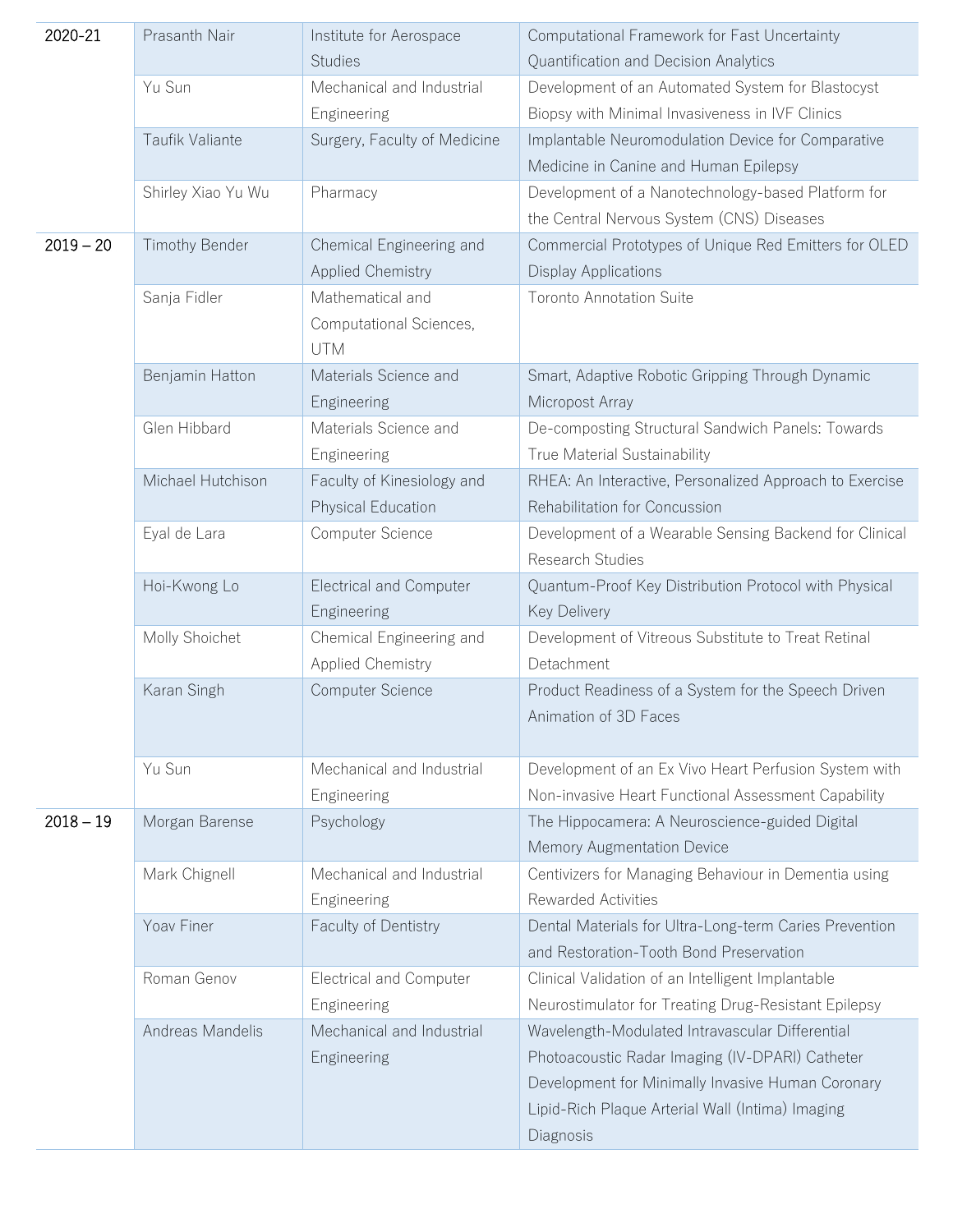| Year        | Winner                     | Department                                                     | Project                                                                                                                                                    |
|-------------|----------------------------|----------------------------------------------------------------|------------------------------------------------------------------------------------------------------------------------------------------------------------|
| 2018-19     | Alison McGuigan            | Chemical Engineering and<br><b>Applied Chemistry</b>           | An in vitro human muscle cell potency assay for cell<br>product QC and muscle endogenous repair drug<br>identification                                     |
|             | <b>Trevor Moraes</b>       | Biochemistry                                                   | Development of Large Scale Surface Lipoprotein Antigen<br>Production                                                                                       |
|             | Vladimiros<br>Papangelakis | Chemical Engineering and<br>Applied Chemistry                  | Forward Osmosis-Freeze Concentration (FO-FC) Hybrid<br>Process to Recover Clean Water from Industrial Effluents                                            |
|             | Igor Stagljar              | Biochemistry                                                   | Split intein-mediated protein ligation (SIMPL) - a novel<br>high throughput technique for detecting protein-protein<br>interactions                        |
|             | Paul Yoo                   | Institute of Biomaterials and<br><b>Biomedical Engineering</b> | Evaluation of novel polymer coatings aimed at improving<br>the performance of chronically implanted electrodes.                                            |
|             | Ding Yuan                  | <b>Electrical and Computer</b><br>Engineering                  | Non-intrusive Software Failure Resolution                                                                                                                  |
|             | Andrei Yudin               | Chemistry                                                      | An Enabling Building Block for Chemical Synthesis of<br>Value-Added Molecules                                                                              |
| $2017 - 18$ | <b>Brenda Andrews</b>      | Molecular Genetics                                             | Accelerating discovery and health care by automating the<br>interpretation of cell and tissue phenotypes                                                   |
|             | Jennifer Gommerman         | Immunology                                                     | TNFSF13 as treatment for Multiple Sclerosis                                                                                                                |
|             | Patrick Gunning            | Chemical and Physical<br>Sciences                              | App 2: Development of a rapid, <10 min diagnostic assay<br>for bacterial infections of blood and CSF                                                       |
|             | Andreas Mandelis           | Mechanical and Industrial<br>Engineering                       | Development of dynamic Lock-in Carrierography (LIC)<br>Imaging technology as a quality control tool for the<br>electronics wafer process cleaning industry |
|             | Andreas Moshovos           | <b>Electrical and Computer</b><br>Engineering                  | A Value-Based Approach to Accelerating Deep Learning<br>in Hardware                                                                                        |
|             | Robert Pilliar             | Institute of Biomaterials and<br><b>Biomedical Engineering</b> | Tissue-engineered Digital Joint Implants                                                                                                                   |
|             | Frank Rudzicz              | Computer Science                                               | Automatic assessment of dementia from speech                                                                                                               |
|             | David Steinman             | Mechanical and Industrial<br>Engineering                       | A Real-time, Dynamic Ultrasound Simulator Incorporating<br>Tissue Motion and Deformation                                                                   |
|             | Yu Sun                     | Mechanical and Industrial<br>Engineering                       | A Novel System of Non-Invasive Selection of Single<br>Spermatozoa with High DNA Integrity for Clinical In Vitro<br>Fertilization (IVF)                     |
| $2016 - 17$ | Robert Bonin               | Leslie Dan Faculty of<br>Pharmacy                              | Automated behavioural platform for rapid in vivo<br>pharmaceutical testing                                                                                 |
|             | David Fleet                | Computer Science                                               | Advanced Algorithms to Discover Protein Structures for<br>Drug Design                                                                                      |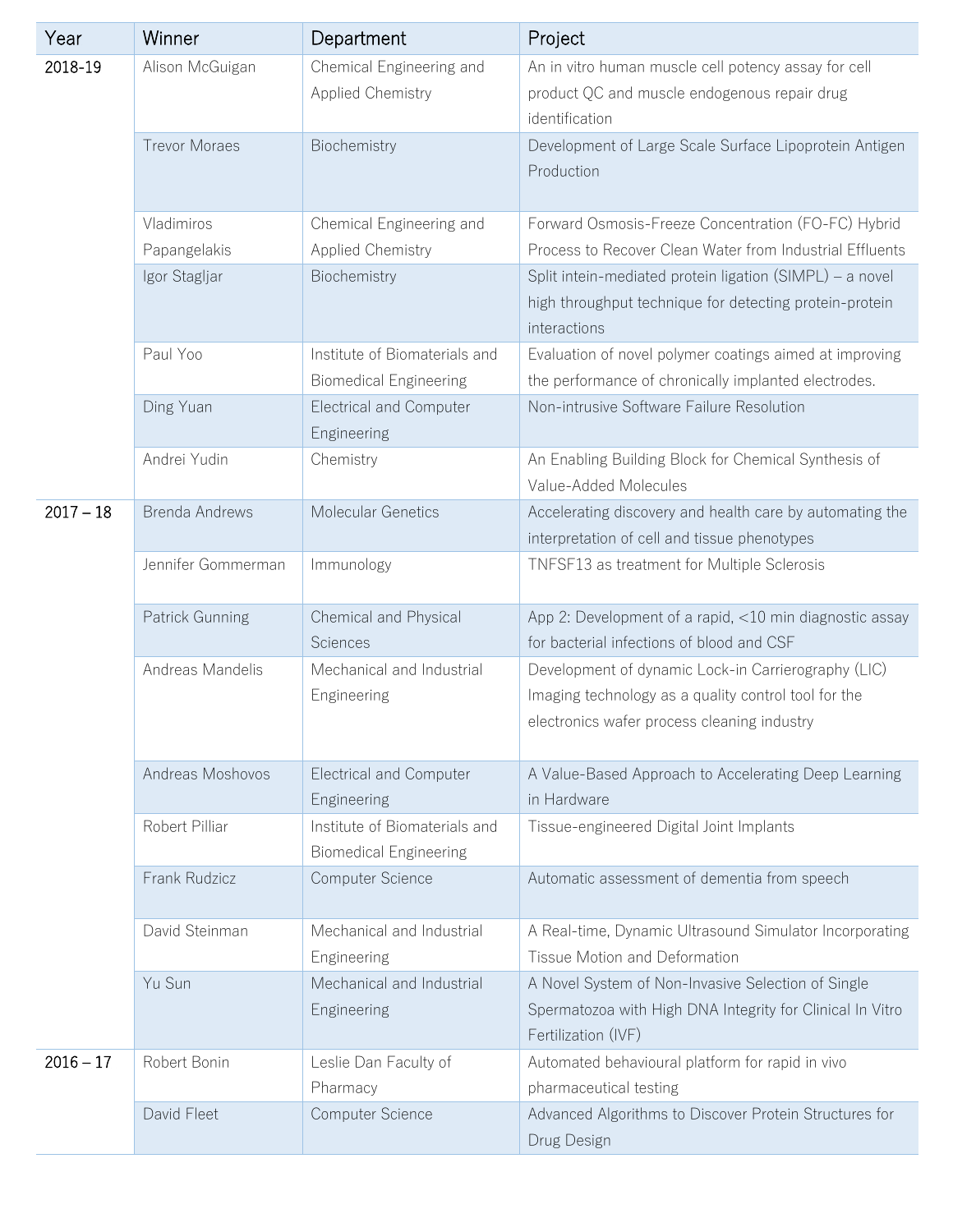| Year        | Winner                      | Department                                                     | Project                                                                                                                                                  |
|-------------|-----------------------------|----------------------------------------------------------------|----------------------------------------------------------------------------------------------------------------------------------------------------------|
| $2016 - 17$ | Glenn Gulak                 | <b>Electrical and Computer</b><br>Engineering                  | Secure Homomorphic Search for Confidential Approval<br>and Verification of Bank Card and Online Purchases                                                |
|             | Donald Kirk                 | Chemical Engineering and<br><b>Applied Chemistry</b>           | Electrochemical Glycerol Carbonate Production                                                                                                            |
|             | Cindi Morshead              | Surgery                                                        | Promoting Neurorepair via Novel Biphasic Electrical<br>Stimulation Therapy                                                                               |
|             | Paul Santerre               | Faculty of Dentistry                                           | ReFlix: A soft tissue filler for the reconstruction of breast<br>tissue defects.                                                                         |
|             | Aaron Wheeler               | Chemistry                                                      | Design of an alpha prototype of a digital microfluidic<br>laser cell lysis platform for prenatal genetic testing                                         |
|             | Xiao Yu (Shirley) Wu        | Leslie Dan Faculty of<br>Pharmacy                              | Intelligent Nanoparticle Theranostics for CNS Diseases                                                                                                   |
|             | Andrei Yudin                | Chemistry                                                      | An Enabling Macrocyclization Technology for the<br>Development of Pharmaceutical Agents                                                                  |
| $2015 - 16$ | J. Stewart Aitchison        | <b>Electrical and Computer</b><br>Engineering                  | An Optimized Waveguide Based Light Delivery System<br>for Algal Biofilm Reactors                                                                         |
|             | Roman Genov                 | Electrical and Computer<br>Engineering                         | Pre-market Clinical Validation of a Seizure-Aborting<br>Smart Implantable Neurostimulator for Treating Drug-<br><b>Resistant Epilepsy</b>                |
|             | Glenn Gulak                 | <b>Electrical and Computer</b><br>Engineering                  | A Wireless CMOS Device for Rapid Point of Care<br>Diagnosis of Bacterial Infections                                                                      |
|             | Bob Hinz                    | Faculty of Dentistry                                           | Commercialization of a novel high-throughput screen<br>(HTS) to test the contractile function of heart muscle<br>cells (cardiomyocytes)                  |
|             | Shana Kelly                 | eslie Dan Faculty of<br>Pharmacy                               | Device for the Rapid Electrochemical Phenotypic Profiling<br>of Antibiotic Resistant Bacteria                                                            |
|             | Robert Morris               | Chemistry                                                      | Sustainable iron catalysts for the hydrogenation of esters<br>and carbon dioxide                                                                         |
|             | Dwight Seferos              | Chemistry                                                      | Development of a Flexible Thin-film Battery                                                                                                              |
|             | Yu Sun                      | Mechanical and Industrial<br>Engineering                       | Development of an automated instrument to standardize<br>embryo vitrification in IVF clinics                                                             |
|             | Paul Yoo                    | Institute of Biomaterials and<br><b>Biomedical Engineering</b> | Novel Electrical Stimulation Target for Treating<br>Overactive Bladder (OAB)                                                                             |
| $2014 - 15$ | Edgar Acosta                | Chemical Engineering and<br><b>Applied Chemistry</b>           | Microencapsulated Self-Microemulsifying Drug Delivery<br>System                                                                                          |
|             | Ridha Ben Mrad              | Mechanical and Industrial<br>Engineering                       | A cellphone camera module incorporating a micro-<br>electrostatic actuator enabling autofocus (AF) and optical<br>image stabilization (OIS) capabilities |
|             | Constantin<br>Christopoulos | Civil Engineering                                              | Implementation of the GIB system for the seismic<br>upgrade of a real soft-storey building retrofit                                                      |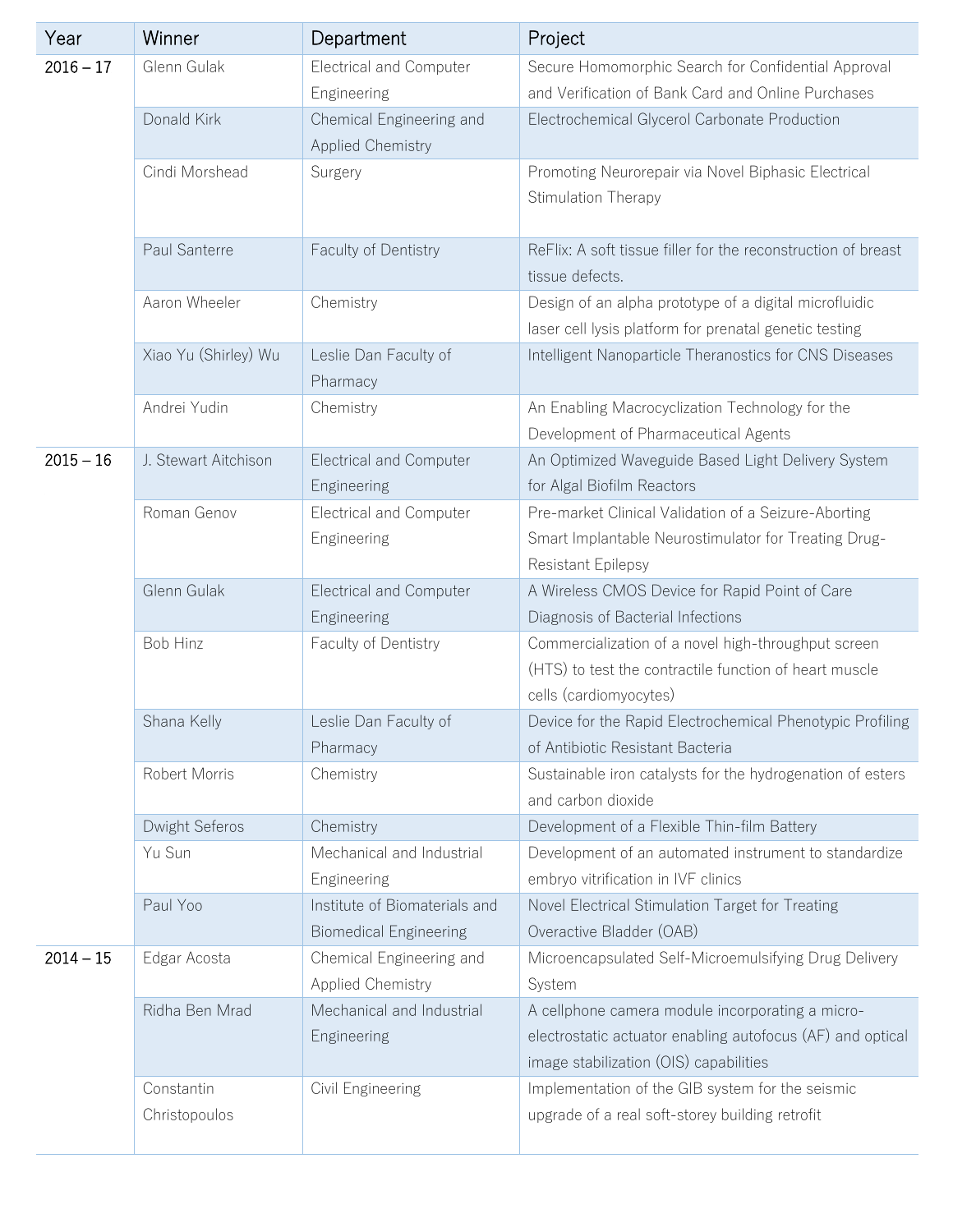| Year        | Winner                 | Department                     | Project                                                    |
|-------------|------------------------|--------------------------------|------------------------------------------------------------|
| $2014 - 15$ | Ofer Levi              | Institute of Biomaterials and  | Miniature, implantable multimodality optical imaging       |
|             |                        | <b>Biomedical Engineering</b>  | systems for drug screening in awake rodents                |
|             | Radhakrishnan          | Chemical Engineering and       | Production of bio-based 1,3-butanediol                     |
|             | Mahadevan              | <b>Applied Chemistry</b>       |                                                            |
|             | Mo Mojahedi            | <b>Electrical and Comptuer</b> | Multimode Spectroscopy with Plasmonics and Hybrid          |
|             |                        | Engineering                    | <b>Plasmonics Sensors</b>                                  |
|             | Geoffrey Ozin          | Chemistry                      | Energy Transition Engineering Solar Enabled CO2            |
|             |                        |                                | <b>Conversion Technology</b>                               |
|             | <b>Edward Sargent</b>  | <b>Electrical and Computer</b> | Commercialization of a highly efficient hybrid quantum     |
|             |                        | Engineering                    | dot/silicon solar cell                                     |
|             | David Steinman         | Mechanical and Industrial      | A Disruptive, Physics-Based Ultrasound Simulation          |
|             |                        | Engineering                    | Platform for Accelerating Sonographer Training             |
| $2013 - 14$ | Baher Abdulhai         | Civil Engineering              | Field Operation Testing and Commercialization of           |
|             |                        |                                | MARLIN: U of T's Latest Adaptive Traffic Signal Control    |
|             |                        |                                | Technology                                                 |
|             | <b>Richard Cobbold</b> | <b>Electrical and Computer</b> | PedicProbe: Ultrasound Navigation for Spinal Fusion        |
|             |                        | Engineering                    | Surgery Accurate Insertion of Screw Implants Using 3D      |
|             |                        |                                | <b>Ultrasound Navigation</b>                               |
|             | Richard Hegele         | Laboratory Medicine and        | Repurposing of anti-cancer drug for respiratory syncytial  |
|             |                        | Pathobiology                   | virus (RSV) therapy and prophylaxis                        |
|             | Shana Kelley           | Leslie Dan Faculty of          | A microchip for the sorting and analysis of circulating    |
|             |                        | Pharmacy                       | tumour cells                                               |
|             | Joyce Poon             | <b>Electrical and Computer</b> | Three dimensionally integrated electro-optic transmitters  |
|             |                        | Engineering                    | and receivers                                              |
|             | Li Qian                | <b>Electrical and Computer</b> | High-speed on-demand quantum random number                 |
|             |                        | Engineering                    | generator                                                  |
|             | Yu Sun                 | Mechanical and Industrial      | Automated probing of nanoelectronic structures inside      |
|             |                        | Engineering                    | scanning electron microscope                               |
|             | Michael Thompson       | Chemistry                      | A true theranostic approach to medicine: tandem sensor     |
|             |                        |                                | detection and removal of endotoxin in blood                |
|             | Xiao Yu Wu             | Leslie Dan Faculty of          | Automated probing of nanoelectric structures inside        |
|             |                        | Pharmacy                       | scanning electron microscope                               |
| $2012 - 13$ | Ridha Ben Brad         | Mechanical and Industrial      | An ultra-thin MEMS electrostatic actuated and variable     |
|             |                        | Engineering                    | stiffness platform for autofocus and lens stabilization in |
|             |                        |                                | cellphone cameras                                          |
|             | Constantin             | Civil Engineering              | Development of Viscoelastic Coupling Damper for            |
|             | Christopoulus          |                                | Enhanced Dynamics Performance of High-Rise Buildings       |
|             | Carolyn Cummins        | Leslie Dan Faculty of          | Use of LXR antagonists to decrease glucocorticoid-         |
|             |                        | Pharmacy                       | induced side effects                                       |
|             |                        |                                |                                                            |
|             | Axel Guenther          | Mechanical and Industrial      | Skin Printer for Wound Dressings                           |
|             |                        | Engineering                    |                                                            |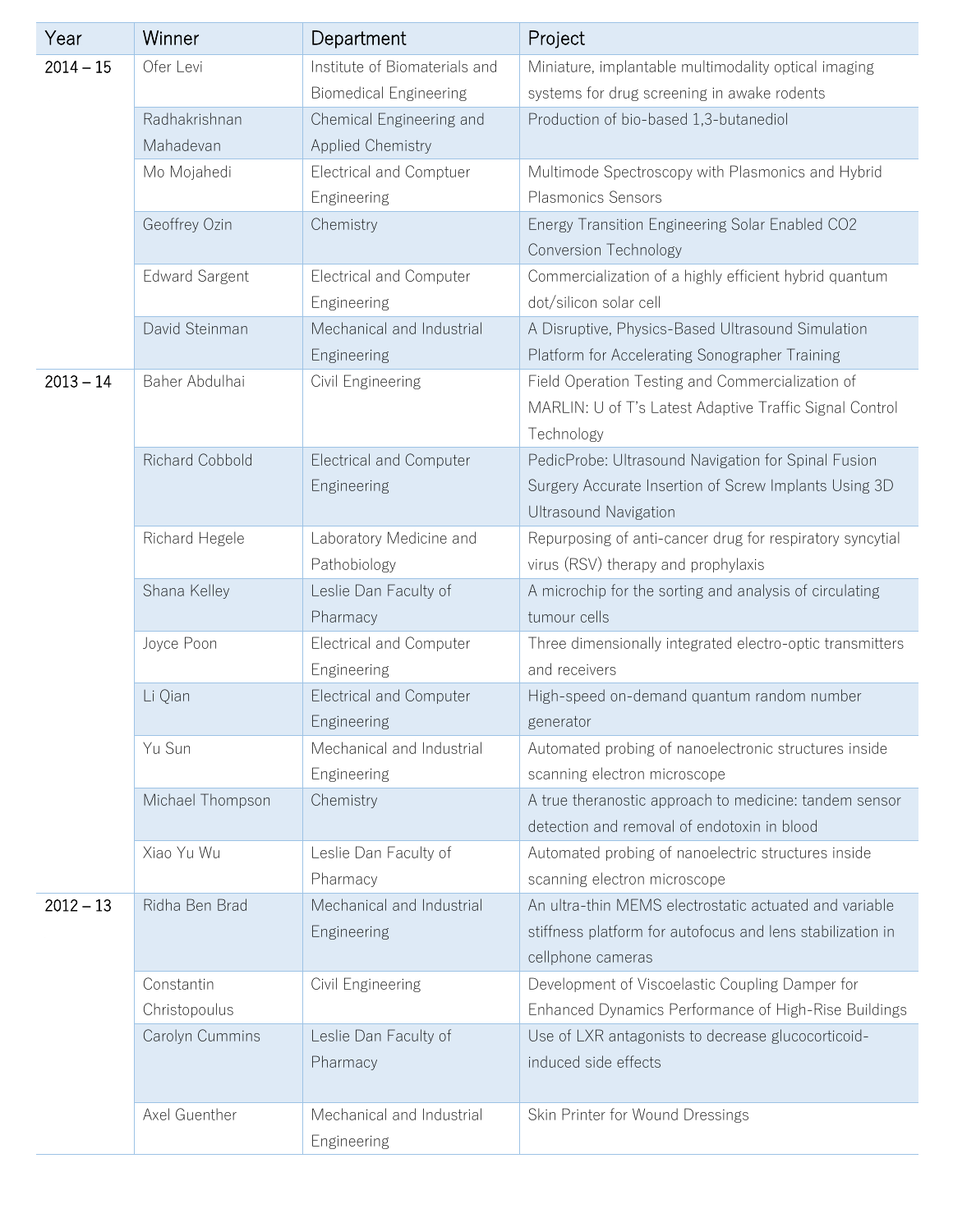| Year        | Winner               | Department                                    | Project                                                    |
|-------------|----------------------|-----------------------------------------------|------------------------------------------------------------|
| $2012 - 13$ | Ping Lee             | Leslie Dan Faculty of                         | Controlled-release Nitric Oxide Delivery System for        |
|             |                      | Pharmacy                                      | Ophthalmic Applications                                    |
|             | Zheng-hong Lu        | Materials Science and                         | White Organic Light Emitting Diodes for Lighting           |
|             |                      | Engineering                                   | Applications                                               |
|             | Adam Rosebrock       | Centre for Cellular and                       | Combinatorial synthesis of DNA libraries: a novel          |
|             |                      | Biomolecular Research                         | technology enabling fully customizable, rapidly deployable |
|             |                      |                                               | reagents for diagnostics, functional genomics, and gene    |
|             |                      |                                               | synthesis                                                  |
|             | Dwight Seferos       | Chemistry                                     | Development of a Nanotube-Based Energy Storage<br>Device   |
|             | Pierre Sullivan      | Mechanical and Industrial                     | Advanced Miniature Ion Mobility Spectrometry for           |
|             |                      | Engineering                                   | Biomarker Identification with Integrated Sample            |
|             |                      |                                               | <b>Processing Stage</b>                                    |
|             | Paul Yoo             | Institute for Biomaterials and                | Novel Electrical Neuromodulation Therapy of Overactive     |
|             |                      | <b>Biomedical Engineering</b>                 | <b>Bladder Symptoms</b>                                    |
| 2011-12     | J. Stewart Aitchison | <b>Electrical and Computer</b><br>Engineering | Development of a portable cytometer for global health      |
|             | Timothy Bender       | Chemical Engineering and                      | Precommercialization of novel compositions of matter:      |
|             |                      | <b>Applied Chemistry</b>                      | multifunctional organic materials for organic solar cells  |
|             |                      |                                               | (electronically conductive and light absorbing boron       |
|             |                      |                                               | subphythalocyanines)                                       |
|             | Constantin           | Civil Engineering                             | Development of Cast Steel Yielding Bracing Systems for     |
|             | Christopoulos        |                                               | the Enhanced Seismic Protection of Infrastructure          |
|             | Michael Glogauer     | Faculty of Dentistry                          | Colourimetric Rinse Test to Screen for Periodontal (Gum)   |
|             |                      |                                               | <b>Disease</b>                                             |
|             | Eugenia Kumacheva    | Chemistry                                     | An automated integrated microfluidic platform for          |
|             |                      |                                               | screening of carbon dioxide                                |
|             | Howard Lipshitz      | Molecular Genetics                            | Synthetic antibodies against RNA-binding proteins          |
|             | Milos Popovic        | Institute of Biomaterials and                 | System for therapeutic intervention for restoration of     |
|             |                      | <b>Biomedical Engineering</b>                 | voluntary upper limb function in individuals with sever    |
|             |                      |                                               | paralysis following stroke or spinal cord injury           |
|             | Dwight Seferos       | Chemistry                                     | Development of Plastic Solar Cells                         |
|             | Molly Shoichet       | Chemical Engineering and                      | Injectable hydrogel for local delivery to the brain        |
|             |                      | <b>Applied Chemistry</b>                      |                                                            |
|             | Yu Sun               | Mechanical and Industrial                     | Development of an Automated Microsystem for                |
|             |                      | Engineering                                   | Biophysical Measurement of Red Blood Cells                 |
|             | Shahrokh Valaee      | <b>Electrical and Computer</b>                | Dynamic RSS Radio Map Generation for Indoor                |
|             |                      | Engineering                                   | Positioning                                                |
| $2010 - 11$ | Ronald Baecke        | Computer Science                              | Context-Aware Speech Aid                                   |
|             | Mansoor Barati Sedeh | Materials Science and                         | Development of Technology for Production of Solar          |
|             |                      | Engineering                                   | Grade Silicon                                              |